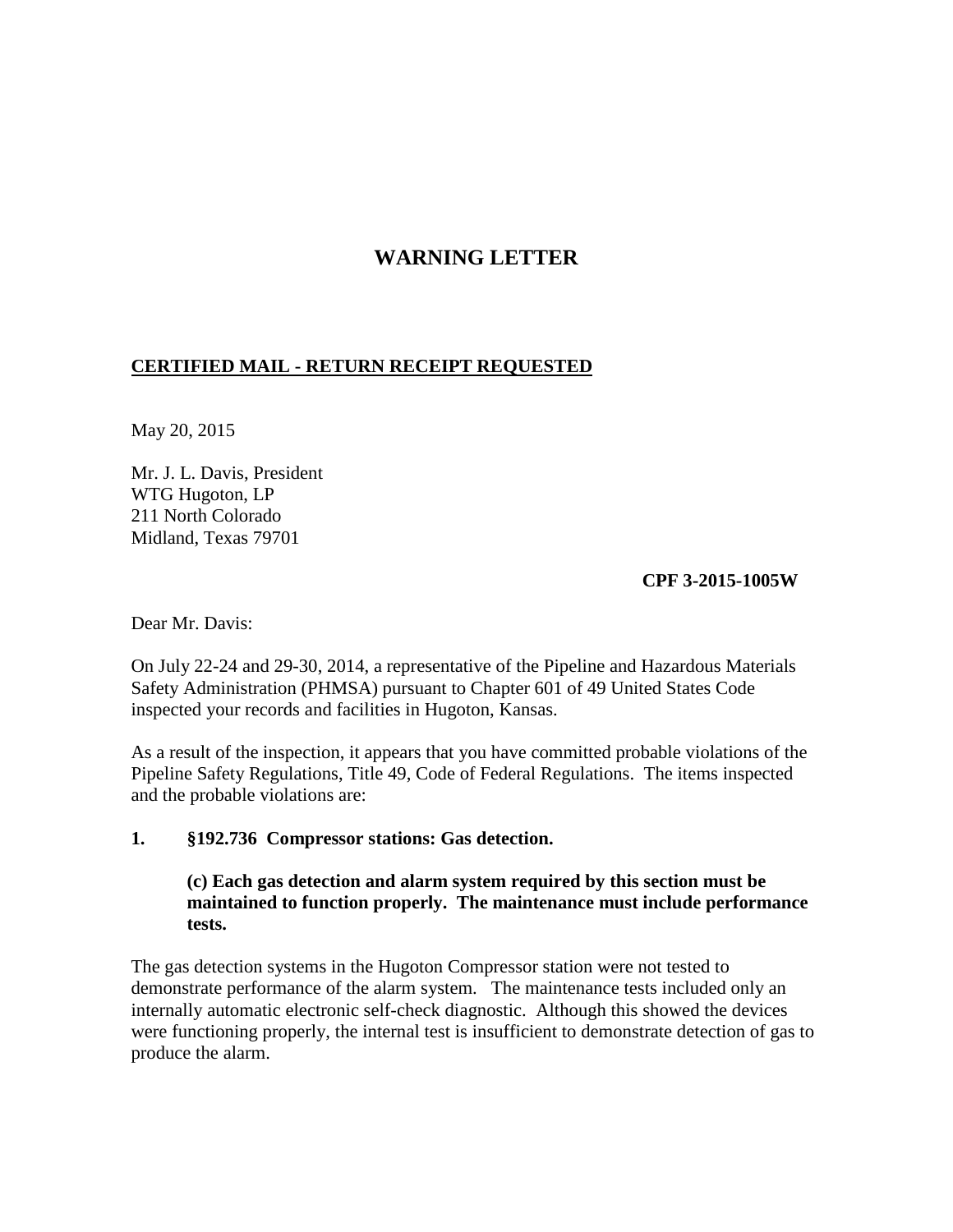**2. §192.706 Transmission lines: Leakage surveys.** 

 **Leakage surveys of a transmission line must be conducted at intervals not exceeding 15 months, but at least once each calendar year. However, in the case of a transmission line which transports gas in conformity with §192.625 without an odor or odorant, leakage surveys using leak detector equipment must be conducted-** 

 **(a) In Class 3 locations, at intervals not exceeding 7 1/2 months, but at least twice each calendar year; and**

 **(b) In Class 4 locations, at intervals not exceeding 4 1/2 months, but at least four times each calendar year.**

WTG Hugoton did not conduct leakage surveys of its Class 3 transmission lines twice per year. In 2012 the Class 2 pipe segment south of the town of Sublette, Kansas, running parallel to Edelle Avenue was changed from Class 2 to Class 3 location. At the time of the inspection the leakage survey frequency had not yet been increased from once annually to twice annually.

#### **3. §192.463 External corrosion control: Cathodic protection.**

**(a) Each cathodic protection system required by this subpart must provide a level of cathodic protection that complies with one or more of the applicable criteria contained in Appendix D of this part. If none of these criteria is applicable, the cathodic protection system must provide a level of cathodic protection at least equal to that provided by compliance with one or more of these criteria.**

WTG Hugoton did not use cathodic protection criteria that complied with Appendix D of Part 192. The voltage IR drop between the soil surface and the pipeline were not considered correctly. Annual monitoring of cathodic protection showed 2014 voltage levels on the Holcomb to Hugoton pipeline that were below (less negative) -850 millivolts with protective current applied; however, WTG Hugoton incorrectly used the 100 mV minimum polarization shift alternative criteria. WTG Hugoton used the difference between the energized cathodic protection (CP on) and de-energized (CP "instant off") as a basis for determining the 100 mV alternate criteria. Appendix D section III requires the polarization shift to be determined by measuring polarization decay only after the "instant off" shift is accounted for.

## **4. §192.805 Qualification program.**

 **Each operator shall have and follow a written qualification program. The program shall include provisions to:** 

**(b) Ensure through evaluation that individuals performing covered tasks are qualified;**